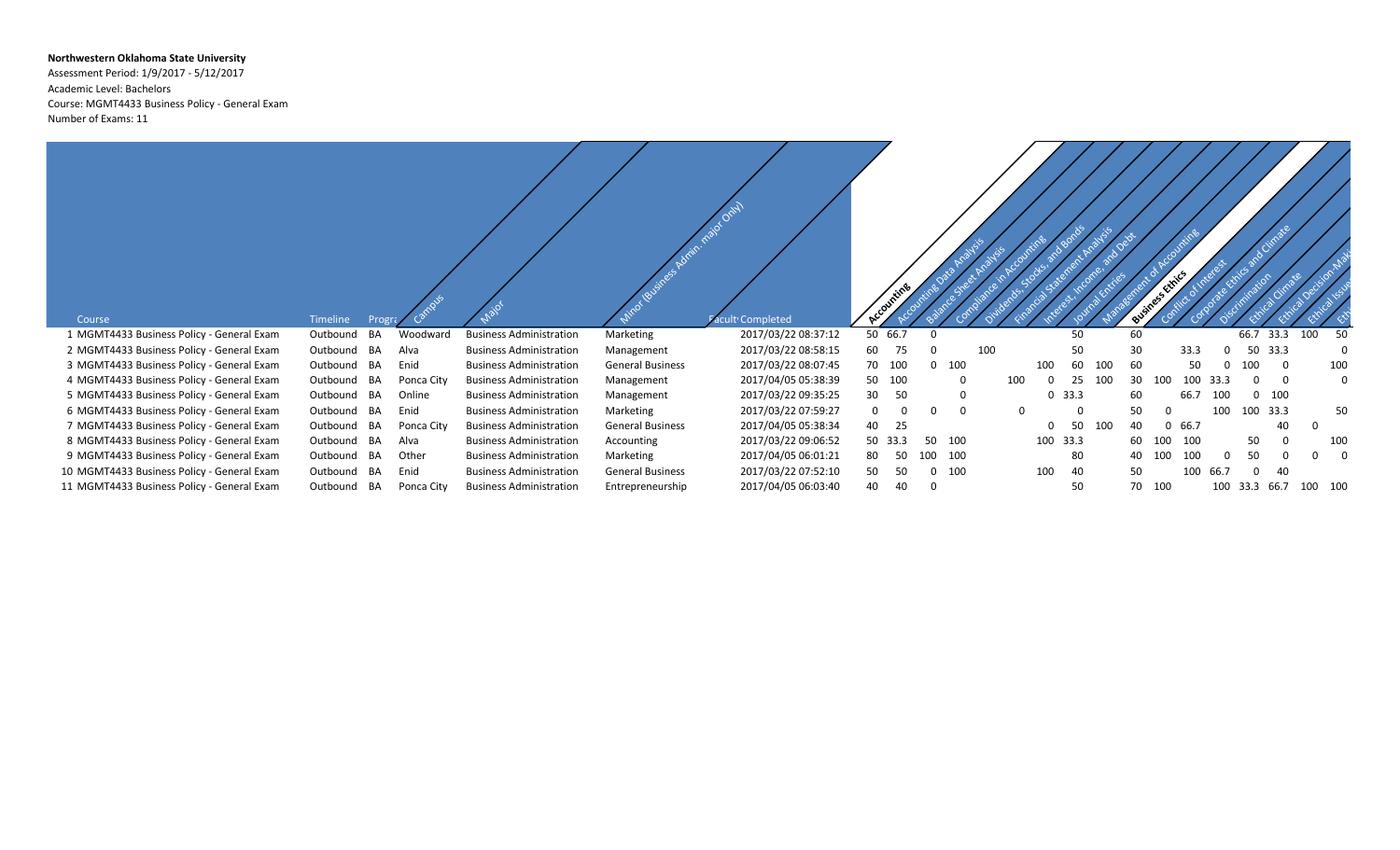| 40 |        |           |             |    |     | -70<br>$\mathbf{0}$ |      |     | 100             | 66.7     |             | 50 |         |     | 50        | 100 33.      |      |     |                | 40   | 100 |           |     |      |           |          |            |    |        |           | 100     |     |
|----|--------|-----------|-------------|----|-----|---------------------|------|-----|-----------------|----------|-------------|----|---------|-----|-----------|--------------|------|-----|----------------|------|-----|-----------|-----|------|-----------|----------|------------|----|--------|-----------|---------|-----|
|    |        |           |             |    |     |                     |      | 100 |                 |          | 100         |    | 30      | 100 |           |              | 20   |     | 100            |      |     |           |     |      |           |          |            |    |        |           |         |     |
| 40 |        |           | 75          |    | 100 |                     | 100  | 100 | 100             | 100 66.7 |             |    | 50 66.7 |     | 100       |              | 66.7 |     | $\overline{0}$ | - 60 |     | 100       |     |      | 100       | ' በበ     |            |    |        |           | -50     | -75 |
|    | 70 66. | 100<br>50 |             |    |     | 100<br>60           | 33.3 |     | 66.7            |          | 66.7<br>100 |    | 40 66.7 |     |           |              |      |     |                |      |     |           |     |      |           |          | 100        |    |        |           |         | 50  |
| 60 |        | 50<br>66. |             | 50 |     |                     |      |     |                 |          | 33.3        |    | -60     |     | 100       | 50           |      |     |                |      |     | - 0       |     | 100  | 100<br>80 | 100 66.7 |            |    | 20 33. |           |         |     |
| 10 |        | 33.3      | $0\qquad 0$ |    |     | 60                  | 100  |     | 75<br>$\Omega$  |          | 100         |    | 80      |     |           | 66.7 100 100 |      | 100 | 50             | -40  | 50  |           |     |      | 100<br>60 |          | 66.7       | 50 |        | 50        | $0$ 100 |     |
| 30 |        | 50        |             |    |     |                     |      |     |                 |          | 50          |    |         |     |           |              | 50   | 100 | 0              | -60  | 50  | 100<br>50 |     |      |           | 40 33.3  |            |    |        |           | 25      | 50  |
| 20 |        | 100       |             |    |     | 60                  | 100  |     | 66.7            |          |             |    |         |     |           | 100 66.      |      |     | - റ            |      |     | 100       |     |      |           |          |            |    |        |           | 66.7    | 50  |
| 30 |        | 100<br>50 |             |    |     | 70                  |      |     | 50              |          | 100<br>100  |    | 50      | 100 | 100       | $\mathbf 0$  | 25   |     | 100            |      | 100 |           | 100 | 50   | 80        | 50       | 100<br>100 |    | 50     | 0 33.3 75 |         |     |
|    |        |           |             |    |     |                     |      | 100 | 10 <sup>c</sup> |          |             |    |         |     |           |              | 20   |     |                |      |     | 100       | 100 | 100  |           |          |            |    |        |           |         | 100 |
|    | 70 100 | 100       | 75          |    |     | 100                 |      |     |                 |          | 100         |    |         |     | 100<br>50 |              | 50   |     | 50             |      |     |           |     | 33.3 | 80        | 100      | 100        | 50 |        | 25        | 100     |     |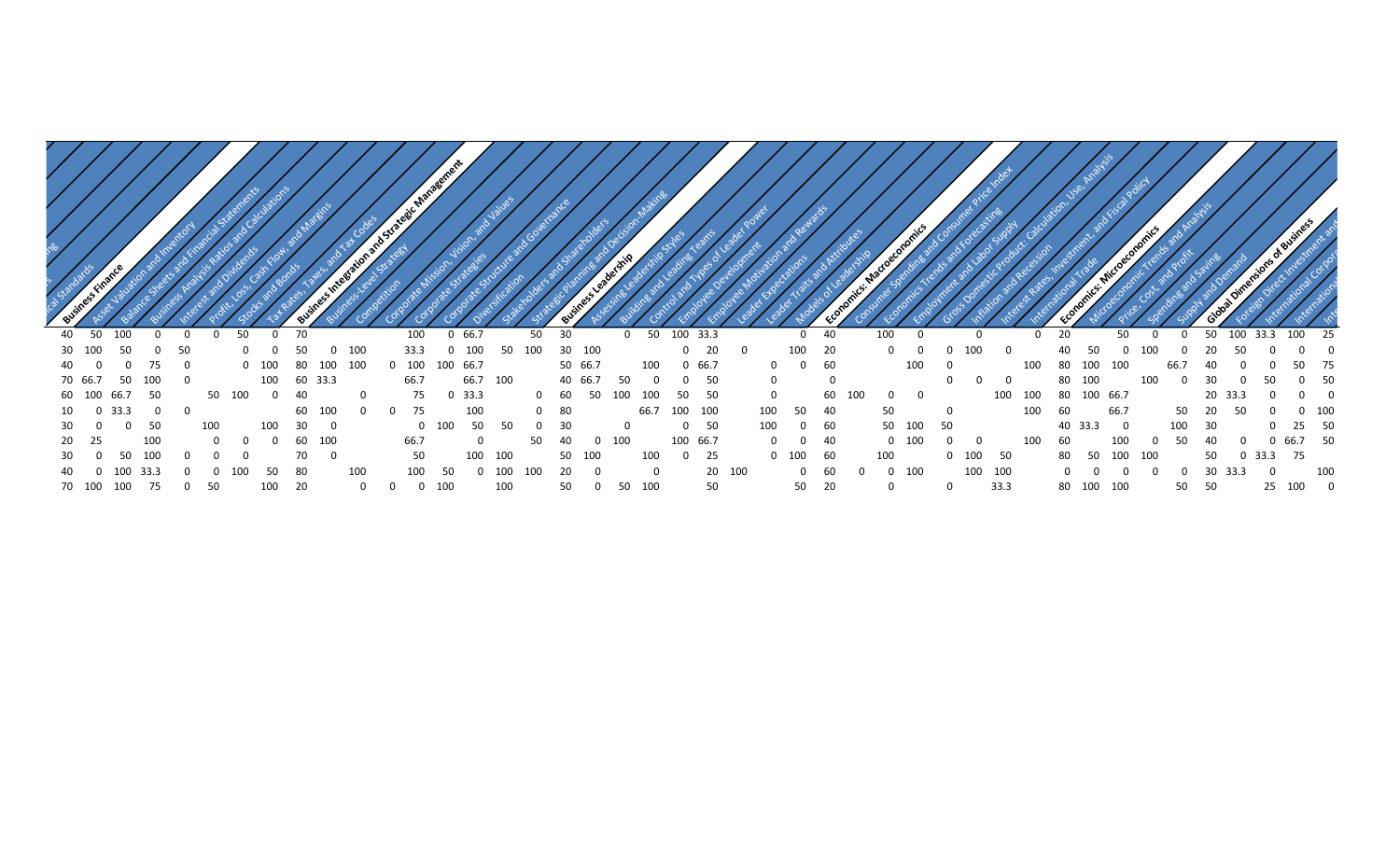|      |          |     |          | ent System |     |      |     |     |          |     |     |             |     | ent of Business |          |     |          |      |      |          |       |          |     | iman Re-    |         | a Management |        |              |     | February Production Management |         |               |          |           | 1 Behavior  |              |            |          |      |         |         |      |          |    |
|------|----------|-----|----------|------------|-----|------|-----|-----|----------|-----|-----|-------------|-----|-----------------|----------|-----|----------|------|------|----------|-------|----------|-----|-------------|---------|--------------|--------|--------------|-----|--------------------------------|---------|---------------|----------|-----------|-------------|--------------|------------|----------|------|---------|---------|------|----------|----|
|      | 40       | 100 | 50       |            |     | 0    | 100 |     |          | 100 |     | 50          | 50  |                 | 50       | 100 |          | 0    | 0    |          |       | 0 66.7   |     | 50          |         | 100          | 50     | 50           |     | 100                            |         | 66.7          | 50       |           | 100         | 60           |            | 100<br>0 | 100  |         | 50      | 66.7 |          | 40 |
| 50   | 30       |     | $\Omega$ | 50         |     |      |     |     |          | 50  |     |             |     | 33.3            |          |     |          |      |      |          |       | 0 66.7   |     | 100         |         |              |        | $\mathbf{0}$ |     | <sup>0</sup>                   |         | 50            |          | 100       |             |              | 20         |          |      |         |         |      |          | 40 |
|      | 50       |     |          | 33.3       |     | 50   | 100 | 50  |          |     | 50. | 70          | 100 | 66.7            | 100      |     |          | 50   |      |          |       | 50 33.3  |     | $\mathbf 0$ | 50      |              | 66.7   | 100          |     |                                | 50      | 75            |          | 50<br>100 |             |              | 30         |          |      |         | 0, 33.3 |      |          |    |
|      | 40       |     | 100      |            |     |      |     | 50  |          | 100 |     | 60          |     | 75              |          | 100 | $\Omega$ |      | 33.3 | 100      |       | 66.7     | 50  | 100         |         |              | 50 100 |              |     | $\mathbf 0$                    | 50 33.3 |               |          | 50        | 0           |              | 70 100     | 100      | 100  | 100     | 50      |      |          | 20 |
| 50   | 40       |     |          | 50         |     | 50   |     | 50  |          |     | 50  | 40          |     |                 |          |     | 100      | 50   | 50   | $\Omega$ | 100   | 66.7     | 100 | 100         |         |              | 50     | 100          | 50  | $\Omega$                       |         | 33.3          | 100<br>0 |           |             | <sup>0</sup> | 50<br>- 80 |          |      | 0, 33.3 |         |      | $\Omega$ | 30 |
|      | 40       |     | 25       | 100        |     |      | 100 |     |          |     |     | 60          | -50 | 100             |          |     |          | 66.7 | 33.3 |          |       | 66.7     |     | 100         | 50      |              | 25     |              |     |                                |         | 66.7          | 66.7     |           |             |              |            |          |      | 50      | 50      |      | 25       | 30 |
|      | 60       |     | 50       | 50         |     | 100  |     | 100 |          | 100 |     | 40          |     | 50              | 100      |     |          | 25   |      | $\Omega$ |       | - 0      |     |             | 0       |              | 50     |              |     |                                | 100     | 66.7          |          |           | 100<br>LOO. | 30           | 100        |          | 33.3 |         | - 0     |      |          | 30 |
| 33.3 | 80       |     | 100      |            |     |      |     | 100 |          | 100 |     | 50          |     |                 | - 0      |     |          | 50   |      | 100      | 100 - | 66.7     |     | 100         |         |              | 66.7   |              | 50  |                                |         | 75 100        |          | 100       |             |              | 40 33.3    |          | -50  |         | 50      |      |          | 40 |
| 50   | 60       |     |          |            |     | 66.7 | 100 |     | $\Omega$ |     | 100 | 30          |     | 33.3            | <u>n</u> |     |          | 100  | 50   |          |       | - 50     |     | 33.3        |         | 100          | 33.3   |              | 100 |                                |         | 0, 66.7, 66.7 |          |           |             |              | 60 100     |          |      | 50      | LOO     | 33.3 |          |    |
|      |          |     | 0        | 50         | 100 |      |     |     |          |     | 100 | 40          |     |                 | 100      |     |          | -50  | 50   |          |       | 66.7     |     |             | $0$ 100 | 100 33.3     |        |              | 50  | $\Omega$                       |         | 100           | 100 100  |           |             |              | 80 66.7    | 100      | 100  |         | 50      |      | 100      | 20 |
|      | 60<br>20 | 50  |          |            |     | 66.7 |     | 50  |          |     |     | $0\quad 40$ | 100 |                 | 50       |     |          | 50   |      |          |       | 100 66.7 |     |             | $0$ 100 |              |        |              |     |                                |         |               |          |           |             | 40           |            |          | 66.7 |         | 40      |      | 0        | 10 |